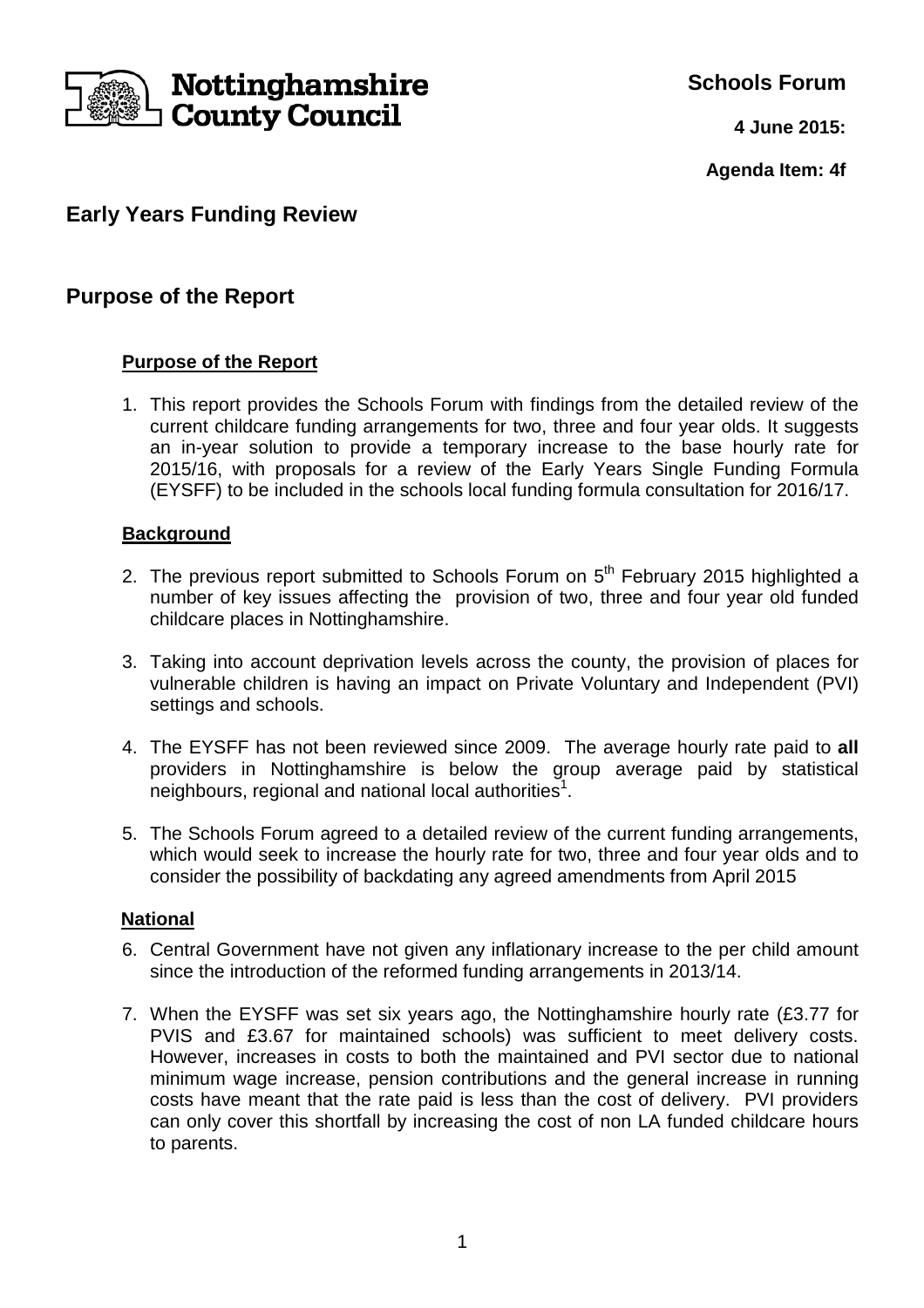- 8. The average hourly cost of childcare in Nottinghamshire has risen from £3.50 in 2009 to £5.08 in March  $2015^2$ .
- 9. There is substantial evidence that supports the need for good quality childcare in the early years and the potential future cost that can be avoided if young children have a positive early education experience.

#### **Findings of the review**

- 10. The early years funding review working group comprising of representatives from schools, PVI providers, schools finance and Nottinghamshire Early Childhood and Early Help Locality Services conducted a detailed review of the 2015/16 Early Years Block of the DSG. Some savings were identified from expenditure on centrally retained items. The group also looked at national benchmarking data available from the DfE Early Years Benchmarking Toolkit, to compare rates in Nottinghamshire with both regional and statistical neighbours.
- 11. The working group identified that the Schools Forum had not formally approved the flexible use of carried forward two year olds trajectory funding to continue to fund the increase in hourly rate paid for two year olds above the government funding level of £4.88 per hour. This would maintain the hourly rate at £5.09 to match the recommended national average for 2015/16 only. This paper will recommend that the Schools Forum formally approve this increase for 2015/16. Information about the base rate for two year olds from 2016/17 is included below.
- 12. .Discussion with the Education Funding Agency has clarified that any changes to the EYSFF for 2016/17 must be included in the schools local funding formula consultation, which will commence in September 2015. The consultation will include modelling data and show the impact on individual schools of increasing the base hourly rate for three and four year olds. The elements to be consulted on for early years funding will therefore include;
	- the base hourly rate for three and four year olds;
	- the base hourly rate for two year olds;
	- the criteria for and value of the deprivation supplement included in the EYSFF;
	- the meal allowance for children attracting the deprivation supplement and attending a session which spans the lunch period; and
	- the sustainability supplement for schools whose nursery unit/foundation unit was historically less than 20 places.
- 13. Nottinghamshire County Council has an excellent working relationship with maintained schools, academies, and PVI providers. NCC needs this mixed market of high quality provision across the sector in order to satisfy the statutory duty of delivering sufficient early years places for every eligible child.
- 14. To maintain this position, the review proposes that £1.5m of the underspend on two year olds places, carried forward from 2014/15 be used to make an additional payment for 2015/16 only to all schools and PVI providers with three and four year olds accessing their free 15 hours. This will be the equivalent of paying a base hourly rate of £4.00 matching the regional average hourly rate for all settings. This will address the historical underfunding situation for a time limited period to enable proposals for 2016/17 to be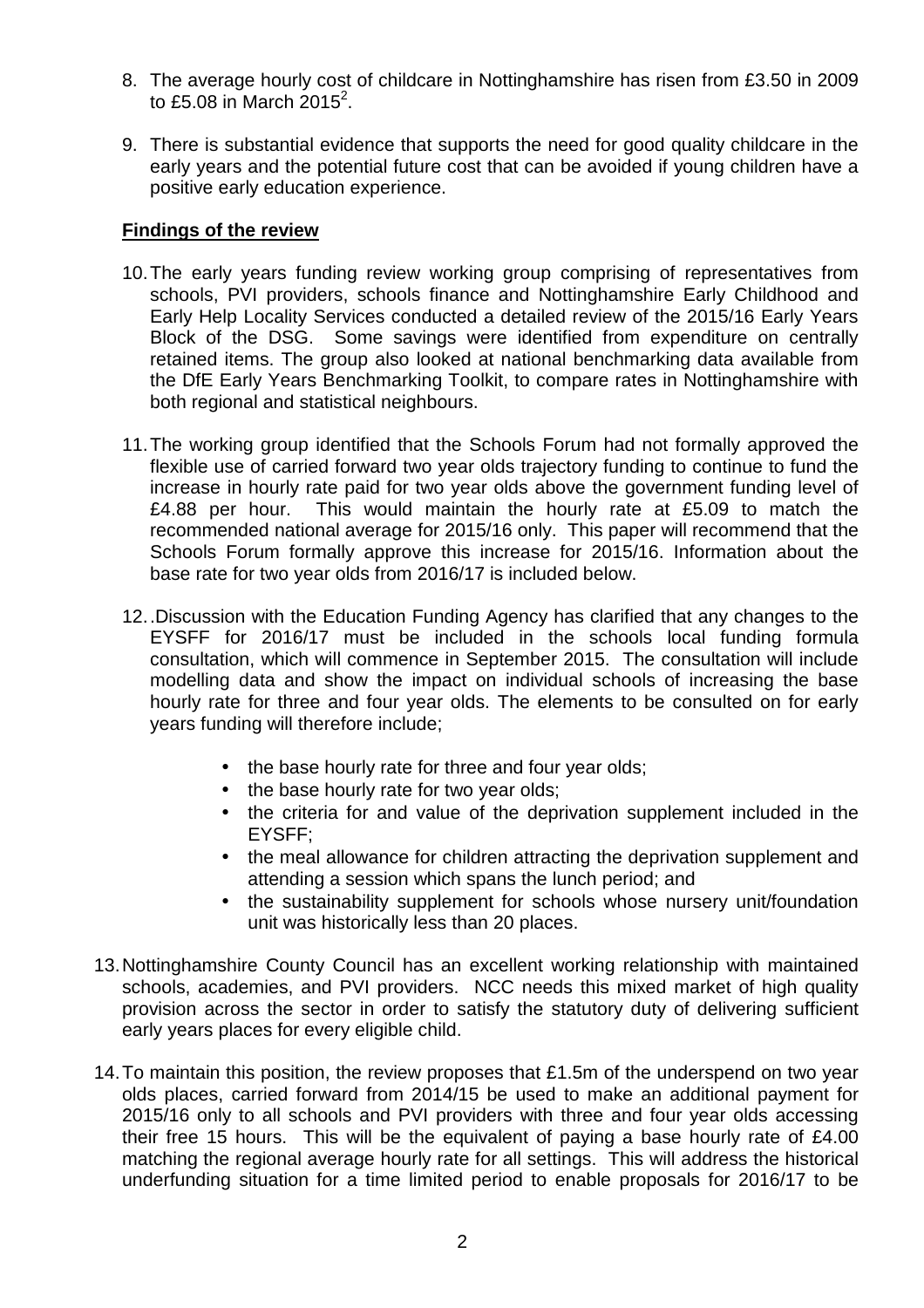included in the full schools funding consultation. In return, the Early Childhood and Early Help Locality Service will monitor the use of this temporary increase to measure the impact on the quality of provision, the improvement of the school readiness of children graduating from their free entitlement to full time school and on closing the attainment gap.

- 15. If the Schools Forum agrees in principle to any additional in-year payments to schools and PVI providers in 2015/16, then Nottinghamshire County Council will need to apply to the Education Funding Agency for approval of a disapplication of the Schools and Early Years Finance Regulations 2014 for any such payments to be made. This is because a retrospective change to the EYSFF is not permissible under the regulations.
- 16. The review also considered the implications of the Government's intention to increase the free entitlement for three and four year olds of working parents to 30 hours, which has been brought forward to September 2016. National lobbying is working to ensure Government is aware of the funding gap created by not having any inflationary increase in early years funding for a lengthy period. Government announced on  $1<sup>st</sup>$  June 2015 that a review of the national funding rates will be conducted during summer 2015.

#### **Conclusions of the Review**

- 17. The review concluded that Nottinghamshire has a good level of take up of free early education for two, three and four year olds, with around 50% of three and four year olds accessing early years provision in maintained schools..
- 18. The review also acknowledges that 79% of PVI early years providers are rated as good or outstanding by Ofsted.
- 19. The lack of review built into the EYSFF has meant that the cost of delivering good quality places has overtaken the rate NCC pays for this provision. This cost is currently passed on indirectly to parents accessing additional hours of childcare.
- 20. The review also recognised that investing in high quality early years provision saves potential future costs in meeting the educational and pastoral needs of children and families.
- 21. As more children access early years provision and with schools now able to lower their admissions age to two, it is essential that these early experiences are properly resourced.
- 22. Reviewing the EYSFF must fit with the school budget consultation timetable. However, with an existing carried forward underspend from two year old trajectory and two year old places funding from 2014/15, it is possible to support a temporary rise in the rates, backdated from April 2015 to March 2016 only for eligible schools and PVI providers, to enable the full consultation on schools' and early years funding to be completed. This is subiect to approval in principle by the Schools Forum and the EFA per paragraph 15. above.